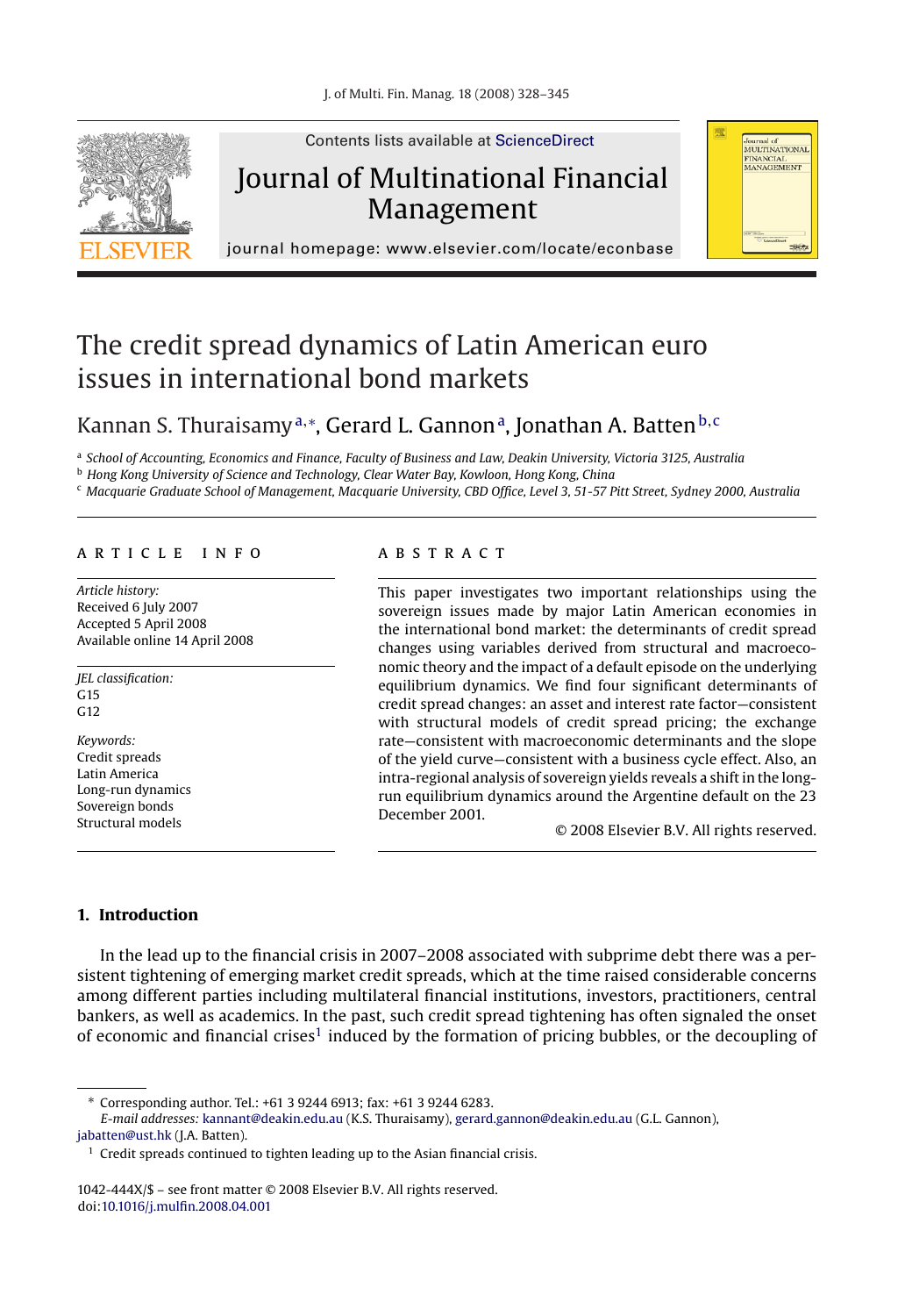economic and financial fundamentals from the asset pricing process. Emerging economies in general and the highly indebted Latin American economies in particular have indeed witnessed a number of credit events which inevitably led to such crises of these economies in the recent past.2 While different arguments for this persistent tightening of credit spreads have been provided, we do not yet know the precise economic reasons for this behaviour.3

It is the objective of this paper to provide further insights into these important issues by modelling the credit spreads and yields of issues by key Latin American sovereign issuers (Brazil, Chile, Colombia, Mexico and Venezuela). US\$ denominated bonds issued by these sovereigns in Eurobond markets represent nearly one-half of the entire US\$ outstandings. The sample period covers daily yields from 25 February 2000 to 13 January 2006 and comprises 1483 observations for 18 bonds. Sovereign issues also benefit from being the most liquid and actively traded of this class of securities.

Investigating the determinants of emerging market credit spreads and understanding the complex equilibrium dynamics that exist in these markets also allow an understanding of the more general mechanisms underpinning the behaviour of credit spreads. Despite several attempts by researchers to identify the determinants of change in credit spreads, much uncertainty remains [\(Turnbull, 2005\).](#page--1-0) In addition, much of the existing empirical literature investigating the determinants of credit spreads is limited to bond issues by corporations based in mature financial markets.

Although credit spreads incorporate the likelihood of default in relation to a riskless bond, the causes and consequences of default in sovereign settings differs from that of corporate settings.<sup>4</sup> Structural models of pricing credit-sensitive instruments in a corporate setting predict asset and interest rate factors are the key determinants of credit spreads (measured by the interest rate difference over a risk-free benchmark, typically a US\$ government bond). While there is a general consensus in mature financial markets that these two factors are the main drivers of corporate credit spreads ([Collin-Dufresene et](#page--1-0) [al., 2001\),](#page--1-0) the generality of this proposition to emerging markets is limited given the institutional differences. Of particular importance for this study is the critical issue that the applications of structural models, which capture the dynamics of the firm in a risk-neutral setting, have not been adequately applied to sovereign settings. [Duffie et al. \(2003\)](#page--1-0) argue that the decision by a sovereign issuer to default on its debts is driven largely by political factors, which inevitably have economic and political ramifications, including a loss of reputation.

Essentially, institutional arrangements governing bankruptcy laws provide the necessary framework to deal with issues arising from the default of a private economic agent. This allows corporate bond holders recourse to a national bankruptcy code in the event of a default by the issuer. However, there are no such clear-cut procedures governing defaults in sovereign settings. Thus, understanding the forces that drive the credit spreads of these instruments and the dynamic relationships that exist between them remains a critical task in the pricing process.

When it comes to pricing risky bonds, it is industry practice to attach a yield spread (credit spread) over a risk-free benchmark to reflect the markets' assessment of an issuer's credit worthiness and the associated default risk of a given fixed income instrument [\(De Almeida et al., 1998\).](#page--1-0) Structural models of default,<sup>5</sup> such as the model proposed by [Longstaff and Schwartz \(1995\), p](#page--1-0)rovide a simple

<sup>2</sup> For example the 1994 Mexican crisis, 1997 Asian Financial Crisis, 1998 Russian default and 2001 Argentine default are some of the notable crises that occurred in the region.

 $3$  For example, [Kamin and Kleist \(1999\)](#page--1-0) argue that the decline in emerging market credit spreads is not well supported by the improvement in emerging market fundamentals. In the recent past, strong risk adjusted returns from emerging market sovereign issues have attracted many institutional investors to actively engage in portfolio asset allocation. Low mature market interest rates and favourable global liquidity conditions have also been attributed to the declining trend in emerging market spreads [\(IMF, 2006\).](#page--1-0) It is therefore not surprising that in this climate, gross issuance of bonds and notes in the international market by emerging market countries increased by 37% in the third quarter of 2005 compared with the previous year and sovereign issues were the biggest issues in most of these emerging markets (BIS, September 2005).

<sup>4</sup> The nature of sovereign default and the consequences arising from such default have been highlighted in empirical and theoretical literature—[Eaton and Gersovitz \(1981\), a](#page--1-0)nd [Bulow and Rogoff \(1989\).](#page--1-0)

<sup>5</sup> [Merton \(1974\)](#page--1-0) formalised this theoretical base and developed a model for pricing risky debt by introducing a risk structure of interest rates. Although this framework was widely used by subsequent researchers ([Geske, 1977; Ingersoll, 1977\) a](#page--1-0) major problem is that default is assumed to occur only when the firm exhausts its entire assets whereas firms usually default long before assets are exhausted. [Black and Cox \(1976\)](#page--1-0) extended the previous work of [Merton \(1974\)](#page--1-0) by explicitly modelling the